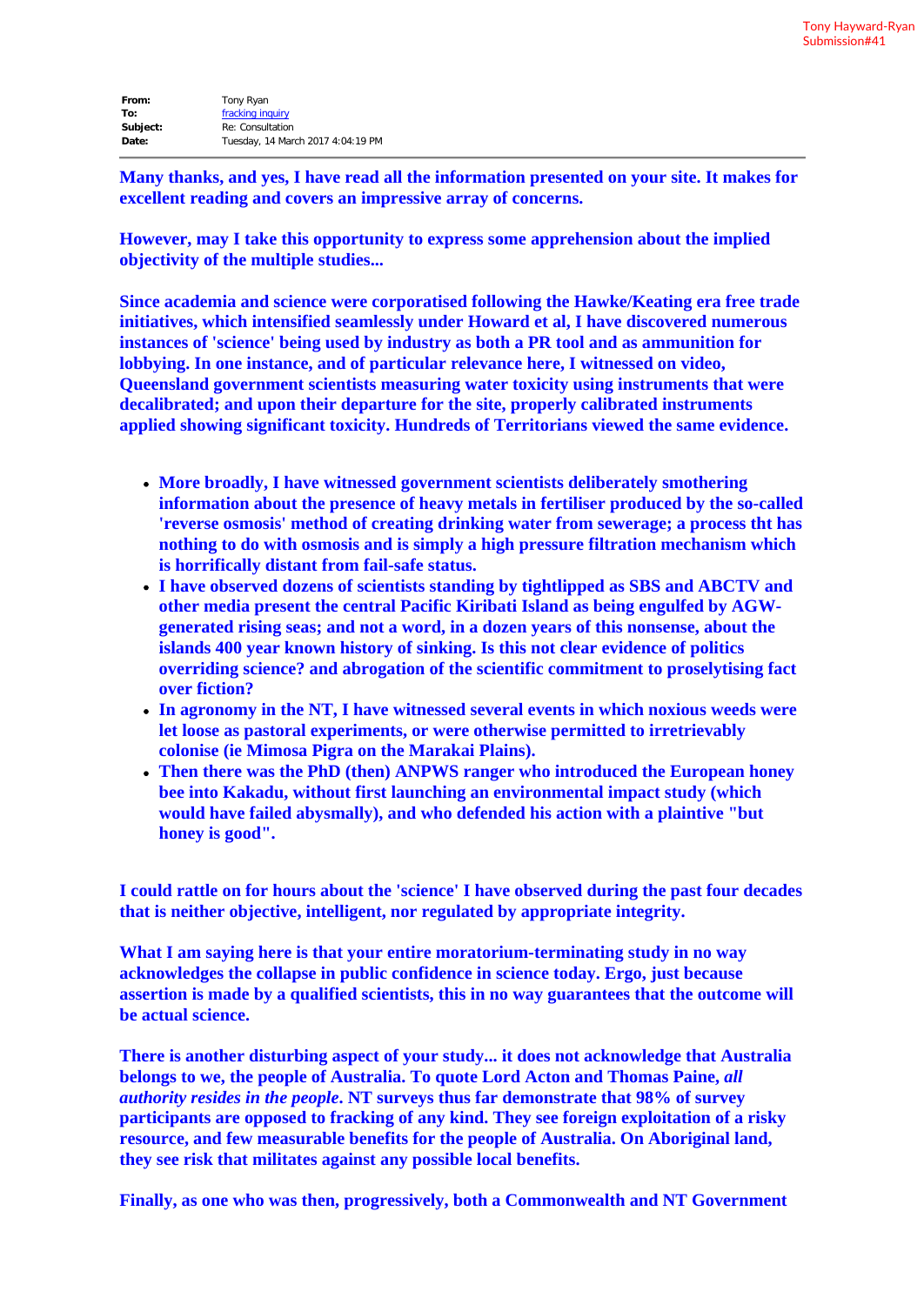**employee, I personally observed negotiations over Ranger, and there was the clear understanding that Aborigines had the power to say no to that mining. Media versions of Yolngu land use authority have clearly dropped this concept in favour of generic Australian mining laws (versus pastoralists). Is this the Rupert Murdoch factor? or has the Land Rights Act (76) been overturned?**

**As you can see, we don't have an awful lot of joint overlapping perspective here. Your studies entirely ignore a body of skepticism that infects at least half the national electorate. (ref my surveys of 2001, 2003, 2007, and 2010).**

**I readily appreciate that it is not your collective brief to consider my misgivings, but the cold reality is that what I feel is shared by most rural Territorians. When I have launched a contextualising website, I suspect that the urban NT will drift quite quickly in the same direction.**

**You really need to address this evident reality, or overtly reject it.**

**Perhaps i should qualify this document with the proviso that I am not locked into an attitude on the subject of shale fraccing, or on any other issue for that matter. Show me convincing evidence and I will lean towards what is good for Territorians. However, you** *are* **up against the proved lies and deceptions of Santo and other miners.**

**Kindest regards**

**Tony Hayward-Ryan Nhulunbuy**

On Sat, Mar 11, 2017 at 9:42 AM, fracking inquiry <fracking.inquiry@nt.gov.au> wrote:

Dear Mr Ryan Thank you for your email. Please note that the Inquiry has released a Background and Issues Paper, which can be found here. You have an opportunity to provide feedback on the paper either online or at upcoming regional community meetings. The Inquiry will have information available in language at these regional community meetings. Further information about the community meetings can be found here.

**Hydraulic Fracturing Inquiry**

**Regards**

**e ... fracking.inquiry@nt.gov.au**

**w ... https://frackinginquiry.nt.gov.au/**